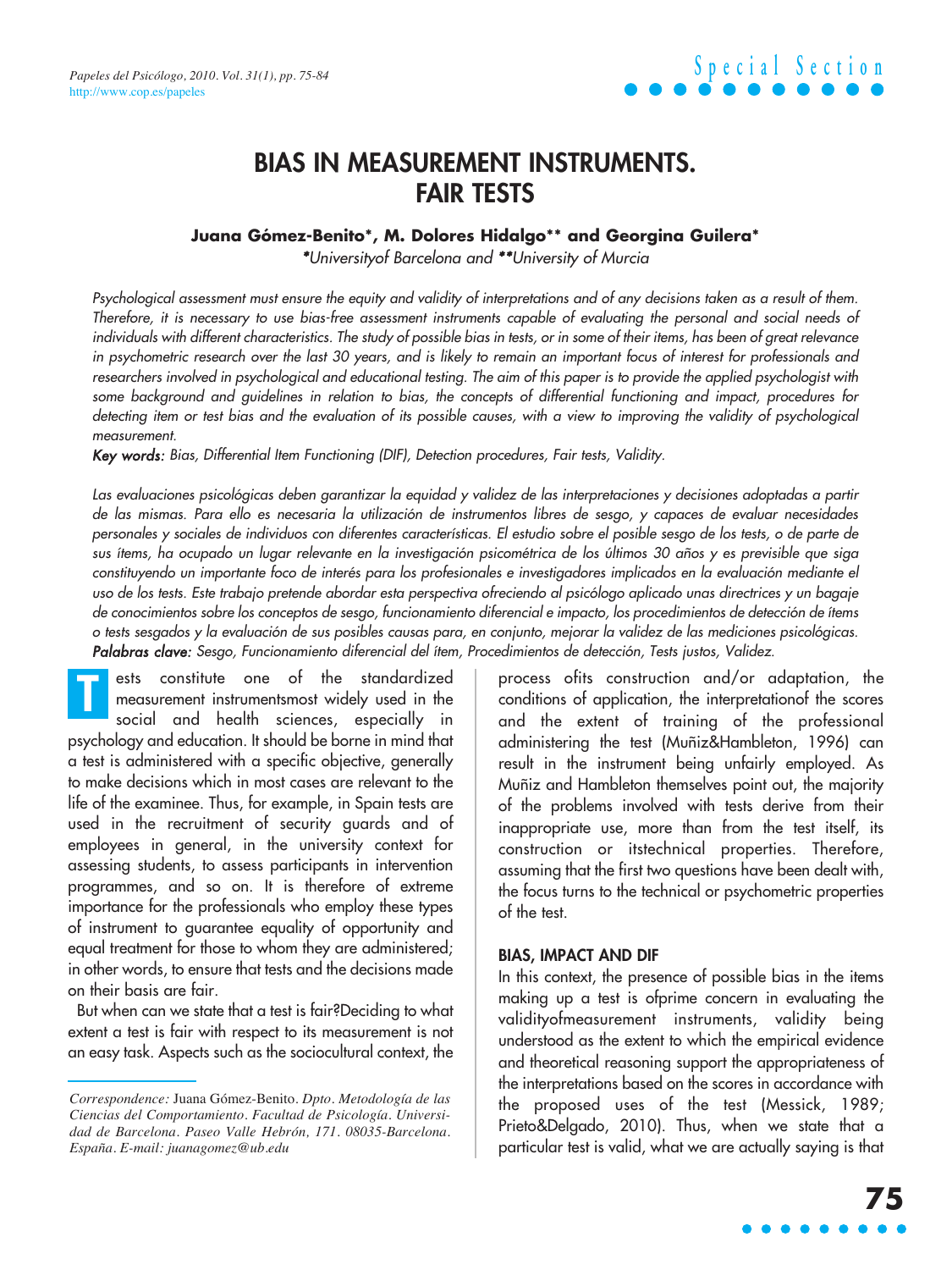

the score obtained has a specific meaning, assuming that this meaning is the same in the different groups for which the test has been validated. Nevertheless, in order to guarantee that a score on a test has the same meaning in different groups, it is necessary to carry out numerous studies that evaluate different evidence of the test's validity(APA, AERA,&NCME, 1999). The existence of bias in psychologicalmeasurement instrumentscan represent a serious threat to the validity of those instruments in which some of the items are benefiting certain groups of the population to the detriment of others with the same level in the trait to be measured. Likewise, an absence of bias in the items constitutes evidence of the degree of generalizationof the interpretations based on the test scores for the different subgroups of one or several populations.

The issue of bias has been of considerable concern for researchers and professionals, especially in the wake of the controversy generated by Jensen's (1969, 1980) studies. This author proposed that intelligence was hereditary, and hence, that the differences observed between racial groups were attributable to genetics. Such a claim obviously sparked lively discussions between the "nature" and "nurture" schools of thought. According to the latter, the explanation for the differences between the groups was to be found in the potential cultural bias of intelligence tests. At that moment, the role of psychometriciansinvolved ascertaining the extent to which the differencesbetween groups were due to real characteristics of the individuals in each group or to artifactsgenerated by the instrument itself. This debate gave rise to a new semantic conflict: cultural bias or different psychometric properties?

Bias refers to the injustice deriving from one or various items of the test on comparing different groups that occurs as a consequence of some characteristicof the item or of the test's application contextwhichis irrelevant for the attribute measured by the item; differences of psychometric properties, on the other hand, refer only to the item's statistical characteristics. Today there is a consensus as regards the term bias, whereby it is assumed that the causes of certain items behaving differentially as a function of certain variables are either known or under study; however, in the majority of studies, all that can be inferred is that there are differences in the item responses obtained by examinees of equal ability. The appropriate term for this latter type of results, which refer only to psychometric properties, is Differential Item Functioning (DIF), after the work of Holland and Thayer (1988), who set out to distinguish between the two concepts.

Formally, it is stated that a given item presentsDIF if at apsychometric level it behaves differentially for different groups. In other words, DIF indicates a difference in the functioning of the item (or test) between comparable groups of examinees, being understood as comparable those groups that have been matched with respect to the construct or trait measured by the test (Potenza&Dorans, 1995). Thus, an item presents DIF when groups of equal ability show a different probability of answering it correctly or in a given direction depending on the group to which they belong.In DIF terminology, the name focal group is given to the set of individuals, generally a minority, that represents the study's focus of interest and which is normally the disadvantaged group, whilst the term reference grouprefers to a set of standard individuals, generally a majority, with which the focal group is compared. Nevertheless, the fact that a measurement instrument produces systematically poorerresultsin one group compared to another does not necessarily imply the presence of DIF, since there could be real differences between the groups in the trait measured by the test in question. In such cases we talk about impact (Camilli&Shepard, 1994) or valid differences (van de Vijver&Leung, 1997).

Having clarified the difference betweenbias, DIF and impact,let us imagine we are studying an item potentially biased against a minority group.How can we assess the presence of DIF? Logic would probably lead us to compare directly the scores on the item obtained by the minority group and by the rest of the examinees, and if we found differences, to say that the item is unfair to one of the groups. However, we cannot be certain whether the differences derive from the item bias or whether the ability levels of one group and the other are actually different. The conceptof DIF sets out to deal with this question, so that DIF analysis compares item responses between groups only when the groups have been matched in level of the measured ability or trait by means of a matching criterion. Thus, it is essential to have a bias-free criterion; nevertheless, in the majority of situations the onlyavailable empirical evidence about the ability level of a examinee is the test itself (generally the total score), which is contaminated by the presence of items with DIF and which form part of the criterion together with the DIF-free items. Therefore, a problem endemic to DIF detection methods lies in the fact that their procedures are somewhat circular,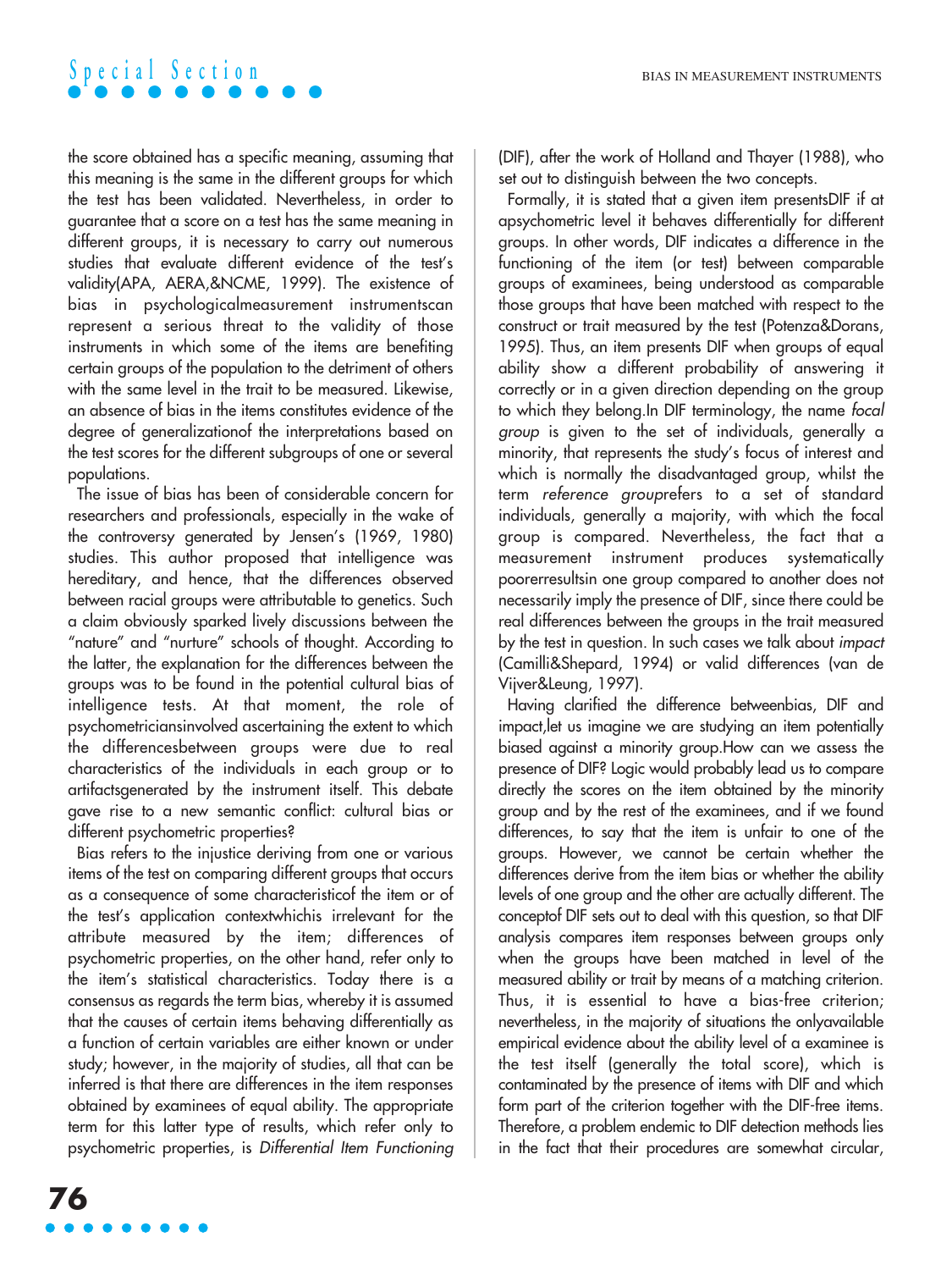since the item studied also contributes to the definition of the matching variable for the groups. For reducing the effect ofitemswithdifferential functioning, some purification techniques have been proposed which, in two stages or iteratively, remove from thecriterion those itemspreviously detected as presenting DIF (French&Maller, 2007, Gómez-Benito&Navas, 1996; Hidalgo&Gómez-Benito, 2003; Holland&Thayer, 1988; Navas-Ara&Gómez-Benito, 2002; Wang, Shih, &Yang, 2009).

#### **TYPES OF DIF**

Although there are various DIF taxonomies (see Hessen, 2003), one of the most widely used classifications, not least because of its simplicity, is that proposed by Mellenbergh (1982). This author distinguishes two types of DIF according to whether or not there is interactionbetween the level in the measured attribute and the group to which the individuals belong. In so-called uniform DIF there is no interaction between level of the measured trait and membership of a particular group, since the probability of respondingto the item correctly (or in a particular direction) is greater for one group than for the otherin uniform fashion across all the levels of the trait. In the case of non-uniform DIF there is such interaction, and the probability of each group responding correctly (or in a particular direction) to the item is not the same for all the different levels of the measured trait.

Within the framework of item response theory(IRT) (seeMuñiz[2010] in this issue) the concept of Item Characteristic Curve (ICC) is proposed, of great utility for understanding in graphical fashion the diverse types of DIF. In dichotomous response items, ICC relates the probabilityof a correct response to the item (the y-axis on the graph) with the individuals' level in the measured variable or ability (x-axis). Thus, an item does not present DIF if itscharacteristic curvefor thefocal group and for thereference group overlap(Figure 1a), a situationthat occurs when both the difficulty parameter (position of the ICC on the ability scale) and the discrimination parameter (proportional to the slope of the ICC) show a similar value in each group. The item shows uniform DIF if the respective ICCs do not cross at any level of the measured variable(Figure 1b), which occurs when the difficulty parameters are different, but the corresponding discriminationparameters remain equal in the two groups. Finally, non-uniform DIFis presented if the ICCs cross at some point. In this last case, Swaminathanand Rogers (1990) establish a second subdivision. Symmetrical non-

uniform DIFwould be represented by a central crossing of the ICCs at the ability level(Figure 1c), and occurs when the difficulty parameterremains constant and the discrimination parametervaries between the two groups, whilst mixed non-uniform DIFis found when the difficulty and discrimination parameters are different in the two groups, and is represented by an asymmetric crossing of the ICCs of the focal and reference groups (Figure 1d).

#### **DETECTION PROCEDURES**

From the late 1980s and throughout the nineties, the development and analysis of statistical methods and techniques for DIF detectionand evaluationwere the focus of research efforts, as a result of which the procedures employed gradually became more sophisticated. The principal methodological challenge was developprocedureswhich, on the one hand, are sensitive enough to detect both uniform and non-uniform DIF, and on the other, do not confuse DIF with impact. Furthermore, a growing demand for techniques applicable to polytomous items (such as those which use Likert-type scales) gave rise to the development of procedures that were useful for this type of response format, generally deriving from extensions of their counterparts for dichotomous items.

Taking into account this initial distinction about the nature of the item response (dichotomous/polytomous), Potenza andDorans (1995) classify the different methods according to the type of criterion used for matching the groups (observed score/latent variable) and to the



**77**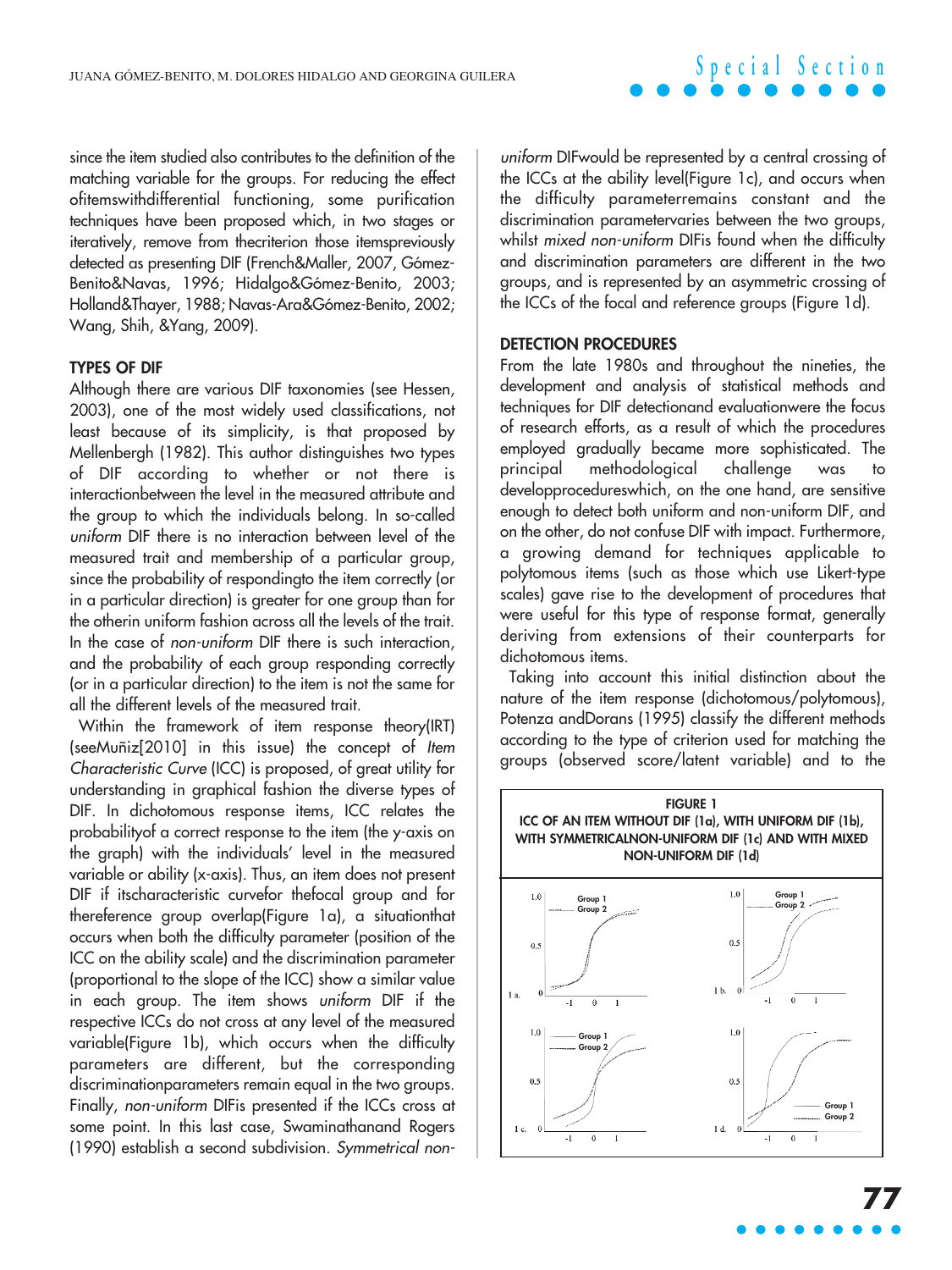relationship between the score on the item and the matching variable (parametric/non-parametric). Based on this taxonomy, Hidalgo and Gómez-Benito (2010) offer a classification of all current proceduresfor the detectionof DIF.

First of all, the ability level of the individuals can be estimated following two strategies: the first, the latent variable method,uses an estimationof the latent ability in the framework of item response theory, whilst the observed score method consists in using the observed total scoreon the test. A second criterion concerns how the item score at each ability level is estimated. One way of proceeding is to use a mathematical function that relates the item score with the ability level, such as the ICCs inFigure 1, which represent graphically the probability of obtaining a given score on the item according to the individuals' ability level. As already mentioned, differencesin the ICCs of the groups indicate DIF, and for this to occur, the parametersthat define the corresponding ICCs must be different. Given that the curves are determined by one or more parametersin the mathematical function, this approach is referred to as the parametric method. On the other hand, the second strategy does not use any mathematical function to relate item response and ability level; rather, it simply takes into account the observed item score at each ability level for each group. In this case, the presence of DIF will be determined by the obtaining of differences between groupsin the observed score, without taking into account any mathematical model (or, therefore, any parameters). For this reason this approach is known as the non-parametric method. Thirdly, the nature of the response type, dichotomous orpolytomous, is considered. Given that in the case of polytomous items DIF can be present in the different response categories of the same itemand not necessarily in the same direction or in all the categories, the techniques fordichotomous itemsare always computationally and conceptually simpler than the extensions for polytomous response items.

Techniques that employ the observed score on the test as a matching variable, assuming that this score is an adequate estimator of the individual's latent ability, can turn out to be inaccurate in the detection of DIF mainly when the test contains items that vary in discrimination. However, the latent variable methods overcome this shortcoming through the increased sophistication of the mathematical models for estimating ability. An advantage of non-parametric methods, such as Mantel-Haenszel(MH) and SIBTEST, is that the model's assumptions are weak, so that DIF is not usually confused with a lack of fit of the model. In the case of parametric methods, such as the procedures based on IRT, it is necessary to guarantee adequate estimation of item parameters in order to avoid such confusion, so that much larger sample sizes of the reference and focal groups are required than withnon-parametric models.

There is a wide range of computer programs that permit the implementation of the majority of DIF detection procedures. Most are programs designed specifically for the detection of items with DIF, such as MHDIF (Fidalgo, 1994), EZDIF (Waller, 1998a), DIFAS (Penfield, 2005) or EASYDIF (González, Padilla, Hidalgo, Gómez-Benito, &Benítez, 2009) for the MH procedure, and available free of charge from the program's authors; DIF/DBF (Stout&Roussos, 1999) for the SIBTEST procedure, distributed through the Assessment System Corporation; RLDIF (Gómez-Benito, Hidalgo, Padilla,&González, 2005) for the Logistic Regression (LR) procedure, and which is about to come onto the market; and IRTLRDIF (Thissen, 2001), TESTGRAPH (Ramsay, 2000) and LINKDIF (Waller, 1998b) for procedures based on IRT, also freely distributed. It is also possible to use resources from standard statistical analysis programs, which require a licence for their use, such as SPSS (SPSS Inc., 2009) for MH, andLR, LISREL (Jöreskog&Sörbom, 2006) or MPLUS (Muthén&Muthén, 1998, 2007) for procedures based on structural equation models.

A wide variety of studies have explored DIF detection techniques using data simulation design in both dichotomous and polytomous item. These studies basically analyze the variationin the rate of false positives or Type I error (detecting an itemwith DIF when in reality it has none) and of correct detections or statistical power (identifying an item with DIF when it actually presents it) under different simulation conditions, manipulating those variables that can supposedly modulate the corresponding detectionrates (e.g., sample size, test contamination or type of DIF) and observing the changes that occur in them.Such studies generally conclude by make suggestions and recommendationsabout the conditionsunder which the procedure in question presents control of Type I error rate and adequatestatistical power. A feature common to practically all of these studies is that they focus on the detectionof DIF in a singleitem. It should be borne in mind that a test is obviously made up of a set of items, and that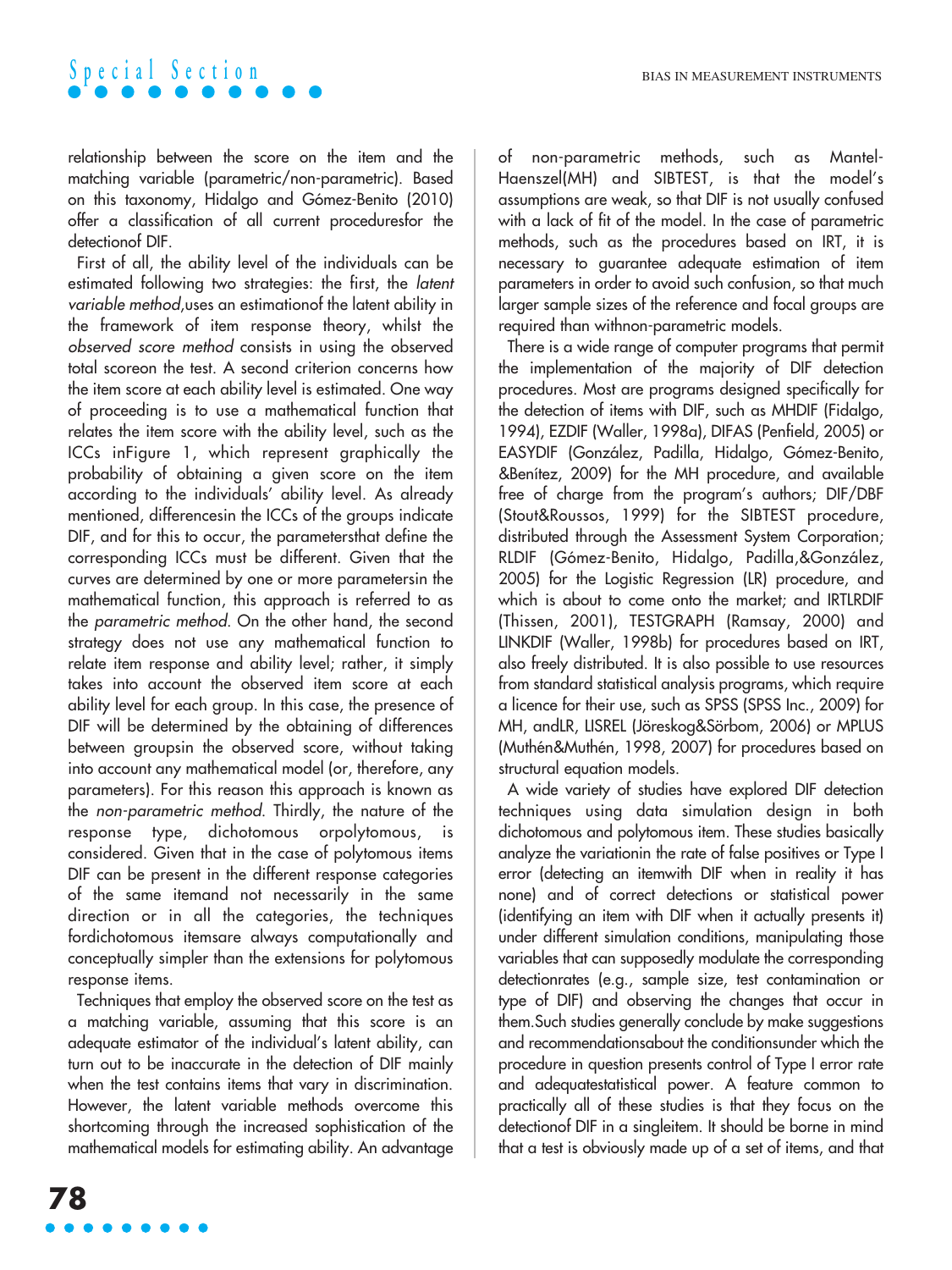the direction of the DIF in the various items of the same test may be different (some may favour the focal group and others the reference group), so that the individual effects of the DIF of the items cancel each other out on considering the test as a whole. Therefore, it is sometimes relevant to evaluate the so-called Differential Test Functioning (DTF) or to explore DIF in a subset ofitems. In this context, some techniques have set out to deal specifically with the study of DIF in tests or sets of items, such as SIBTEST in dichotomous itemsand POLYSIBTEST in polytomousitems, or to approach the question from IRT, as proposed byRajuand his research team (Oshima, Raju,&Nanda, 2006).

#### **EFFECT SIZE**

Another type of study, also based on data simulation, advises the inclusion of effect size measuresas a complementor alternative tosignificance tests, with a view to increasing the magnitude of the effect observed and comparing the results obtained in differentstudies. It should be borne in mind that detecting an item with DIF through a test ofstatistical significancedoes not necessarily imply that its effect is notable; indeed, the effect may be of small relevance. In this regard, it is important to examine the magnitude of the DIF because the effects of the presence of itemswith DIF can be trivial, can cancel each other out or can actually call into question the decisions based on the test. The majority of DIF-detection techniques have proposed diverse measures. By way of example, Dorans and Holland (1993) present the Delta-DIF statistic for the MH procedure, and in the framework of LR, Zumbo and Thomas (1997) have suggested the increase in  $\mathbb{R}^2$ ; Gómez-Benito and Hidalgo (2007) and Monahan, McHorney, Stump and Perkins (2007) have proposed using the odds-ratio as a measure of effect size,employing LR for dichotomous items, and Hidalgo, Gómez-Benito and Zumbo (2008) proposed the same measure for polytomousitems. As a general rule, these works set guidelines or propose classification criteria that permitthe interpretation of the values of DIF magnitude (not just the presence or absence of DIF), in line with the classification guidelines of the Educational Testing Service, which establish threecategories: insignificantDIF (category A), moderateDIF (category B) and high DIF (category C). Items classified as type C should be reviewed and removed from the test, while those classified as types A and/or B can remain in the test.

#### **CHOICE OF TECHNIQUE**

Despite considerable progress in the development and optimizationof DIF detectionmethods, the suitability of applying a given procedure in a specific situation still raises many questions. Within this network of research findings and techniques, the doubts usually boil down to the following question: which procedures do we use with our data? The decision to apply one technique or another tends to be based on diverse considerations, since there is so far no method appropriate for all situations. The variables usually taken into account includedifferencesin the ability distributions of the reference and focal groups, the sample size of both groups, the type of DIF, the computational simplicity and availability of the computer programs, and the matching criteria for the groups, among others. And this complexity has led various authors to the conclusion that the most conservative option is to apply variousDIF detection techniques and make the final decision to maintain, reformulate or remove the item according to the convergence or divergence between detection methods, taking into account the characteristics and peculiarities of each procedure. It seems evident that if various techniques coincide in their decisions, there is more certainty about the presence or absence of DIF, whilst if there is divergencebetweentechniqueswe should focus our attention on the characteristicsof the detection proceduresemployed. In any event it would be a case of accumulating evidence in one direction or the other, as in any procedurefor the validation of an instrument.

Following the classificationof detectionmethodsbased on the type of criterion for matching the groups (observed score/latent variable) and the relationship between the scoreon the item and the matching variable(parametric/non-parametric), we can identify four types of detection methodsfor both dichotomous and polytomous response items: i)observed score/parametric, ii) observed score/non-parametric, iii) latent variable/parametric, and iv) latent variable/nonparametric. As mentioned above, methods which useobserved scoreas an estimationof the individuals' ability can beinaccuratewhen thematchingcriterion presents ahigh percentageofitemsthat functiondifferentially, whilst latent variablemethods canovercome this failing by increasing the mathematical complexity.But anadvantage ofnonparametricmethodsis that the assumptionsof the model are weak, so that DIF is not usually confused with lack of fit of the model, while with parametric methods it is necessary to ensure adequate model fit so as to avoid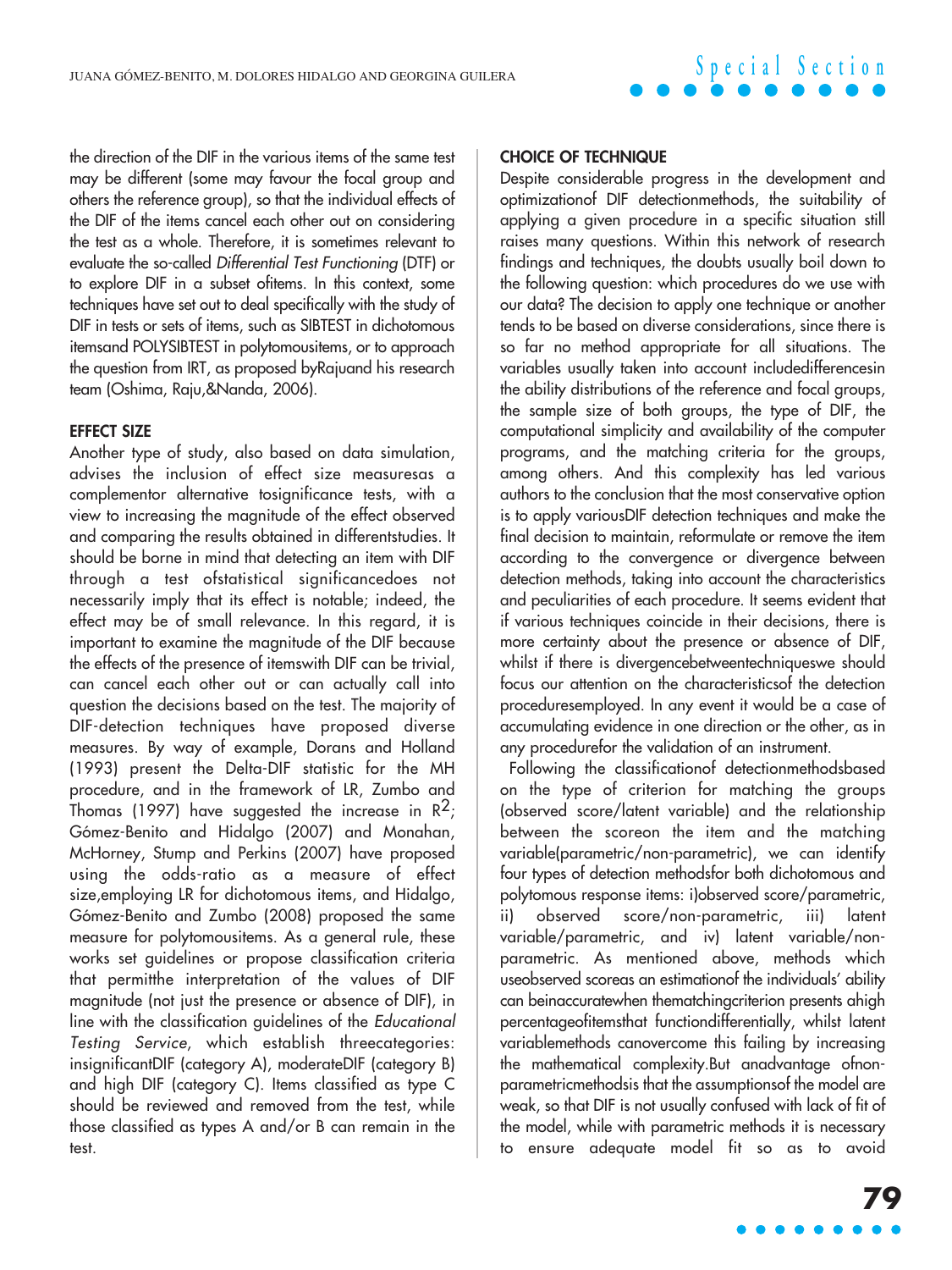

suchconfusion, and hence much largersample sizes are required than in the case of non-parametric models. Bearing in mind the general pros and cons of the different types of detection techniques, it might be recommended to make the final decision based on the applicationof one technique of each of the four existing types. For example, one option would be to use LR, MH, IRT and SIBTEST in the detection ofdichotomous items. However, it would be necessary to take into account other aspects of the data that could explain possible divergences betweendetection methods.

The first of these aspects is related to sample size. If one works with small samples, it has been seen that LR and MH function adequately fordichotomous items(Muñiz, Hambleton,&Xing, 2001; Swaminathan&Rogers, 1990) andIRTdoes so (using the likelihood-ratio test)forpolytomous items (Bolt, 2002). With more considerable sizes one can opt for othertechniques, such as SIBTEST and POLYSIBTEST for the detectionofdichotomous and polytomousitems.

A second variable to be considered is the type of DIF. Some techniqueshave been designed specifically for the detection of uniform DIF, so that they may present certain difficulties for the detection of non-uniform DIF,whilst others have been proposed for the detectionofboth types of DIF. When the presence of non-uniform DIF is suspected it is preferable to use techniquesthat are sensitive to this type of differential functioning. Once again, with small sample sizes one can opt forLR withdichotomous items (Hidalgo&López-Pina,2004) andIRT (using the likelihood-ratio test)with polytomous items (Bolt, 2002). For larger sizes one might choose other techniques, such as SIBTEST in the case ofdichotomous itemsandmultinomial logistic regression(Zumbo, 1999) orDFIT (Oshima, Raju, &Nanda, 2006) in that of polytomousitems.

It is also clear that the majorityof methodscurrently used for detecting DIF require that the test to be analyzed contains alarge number of items (e.g., more than 30) for the result to be reliable. But the questionnaires and surveys customarily used in the social and health sciencestend to havesmall numbers of items (between 5 and 30 items). On working with such short tests thereliabilityof the scores is lower, so that the measurement errors are greater.The DIF-detection effectiveness of methods such as LR or MH, which use the observed scoreon the test as a matching variable in the DIF analysis, can be seriously affected. The use of MIMIC models (Gelin&Zumbo, 2007) is an alternative.

Given that most studies postulate that with the application ofproceduresfor purifying the criterionthere is a reduction of the false positives rate and an increase in the statisticalpower of variousmethods, the use of such purification procedures is advisable. Finally, as far as possible it is recommended to accompany detection rates with some measure of effect size.

#### **FAIR TESTS**

We have already mentioned how in the 1970s researchers in the USA began to question the use of tests for assessing different groups of individuals in an equitable way, and how the article by Jensen (1969) on the hereditary nature of intelligenceintensified the debate between the nature and nurture camps. This controversyhad considerable social andpoliticalrepercussions, to the extent that tests indicating differences according to socioeconomic or racial characteristics were considered biased and unfair. Indeed, courts began to pass sentences invalidating decisions on employee recruitment or admission to educational institutions. One of the most relevant consequences was the so-called "golden rule", which emerged from the agreement between the Educational Testing Service (themostprominent test company in the USA) and the Golden Rule insurance company, and according to which those items on which white examinees'scores were 15% higher than those of black examinees were to be removed. Evidently, this rule, based only on the item difficulty index for different groups, could result in the removal of itemswith high discriminative power for the measured trait.

At that time the terms bias and injustice were considered equivalent, and there were no effective criteria for identifying whether thedifferential functioning of the test was due to actual differencesin the trait or to artifactualdifferences deriving from the instrumentemployed.The opposition to the use of tests for making decisions affecting the employment and academic contexts also served as an incentive for psychometriciansto make greater efforts to provide definitions andtechniquesfor the detectionof bias, giving rise to one of the most fruitful lines of psychometric researchof recent decades. Thus, in the 1970s and 80s we see the emergence of theterm "differential item functioning" as distinct from "bias", the differencesbetween DIF and impact are highlighted and detection techniques are proposed that permit the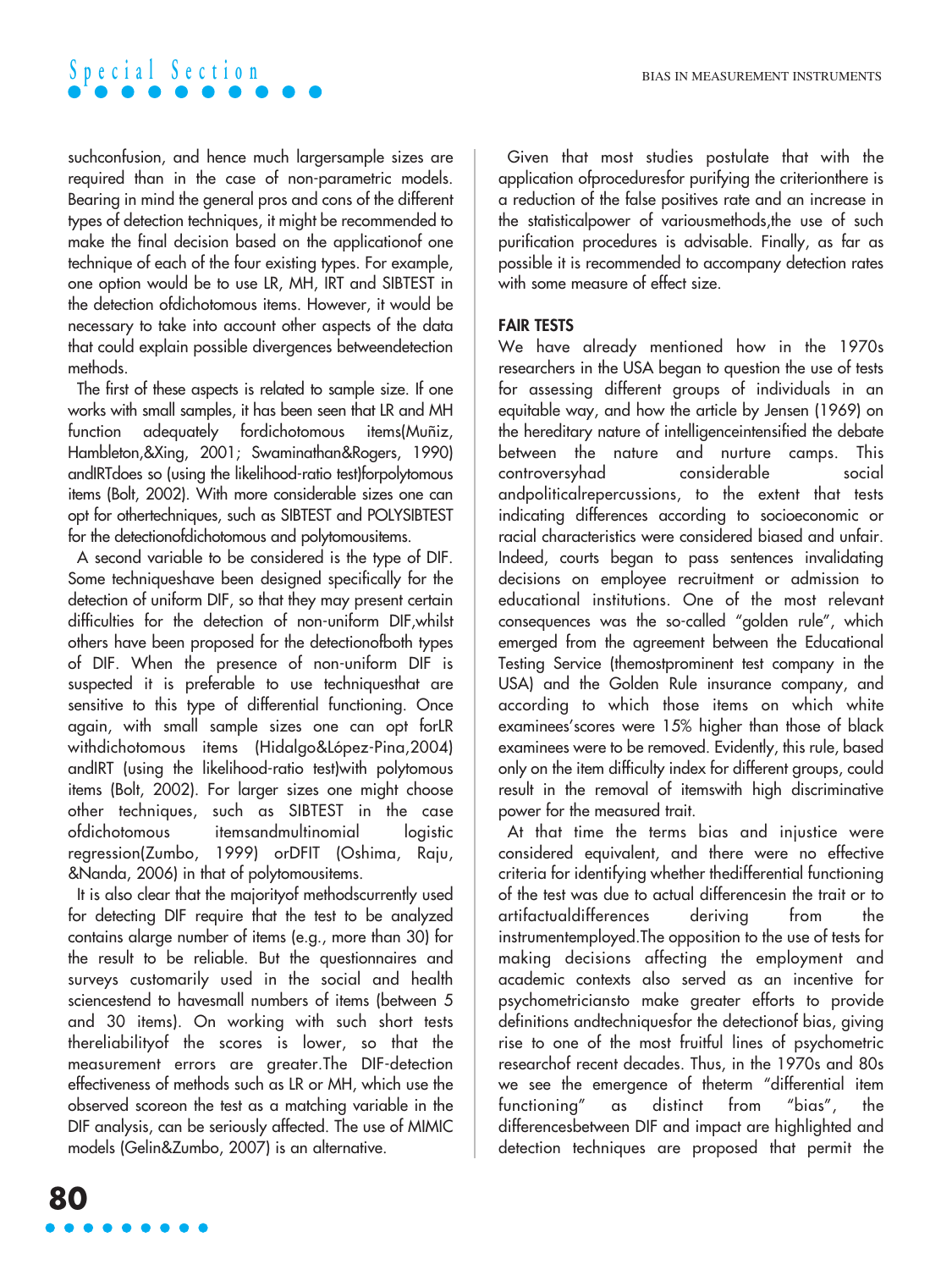differentiation of the two aspects.With the 1990s comes the explanation of DIF by means of the dimensionality of tests; thus, Ackerman (1992) distinguishes between objective ability (that which the test sets out to measure) and noise ability (which is not intended to be measured but which may influence the responses to some test items): DIF can be presented if the items in the test measure a noise ability in which respondents differ according to their group. Roussos and Stout (1996) refine the issue, changing the terminology to speak ofsecondaryabilitiesrather than noise ability and distinguishing between benign DIF and adverse DIF. Benign DIF occurs when the secondary ability is an auxiliary dimension which the testers want to measure, and adverse DIF is found when the secondary ability is a noise ability.

In any case, and while it is crucial to providestatisticalprocedurescapable of effectively detectingitems withdifferential functioning, these do not in themselves offer an explanation of why the DIF occursand whether or not it implies bias. It should not be forgotten that the presence of DIF is a necessary but not a sufficient conditionfor being able to talk about item bias: DIF exists when individuals of comparable abilitybut from different groups responddifferentially to the item, while for bias to exist it is also necessary for those differencesto be attributable to somecharacteristicof the itemthat has nothing to do withthe attribute measured by the test.

Toward the end of the 1990s and the beginning of the new century, researchers began to stress the importance of analyzing the causes ofDIF. In the contextof test adaptation, the studiesby Allalouf, Hambleton and Sireci (1999) and by Gierl and Khaliq (2001) point to some possible causes revolving around item format and content; Zumbo andGelin (2005) also recommend the consideration of diversecontextual variables. However, Ferne and Rupp (2007), in a review of 27 studiesthat attempt to identify the causes of DIF, argue that the progress made is of scarce relevance. This may be one of the great challenges for DIF researchtoday, and which merits the same determination in research efforts as the problems which, as we saw earlier, have already been solved.To this end it would be advantageous to carry out studiesexpresslydesigned for exploring the causes ofDIF, and multidimensional theorycan undoubtedly orient the search for causes toward those spurious abilitiesdifferentially distributed among the

groups compared. Considering a result withDIF as evidence ofbias involves explainingwhy the trait is multidimensional for a specificsubgroupand setting out a reasoned argument for the irrelevanceof thesource of DIF for that trait (Camilli&Shepard, 1994).

Finally, as with any other aspect of validity, the analysisof DIF is a process involving the accumulation of evidence. Assessing and interpreting such evidence requires the rational judgement of experts, and there is no single correct answer. In this regard, we must appeal to the professionalresponsibility of those who use tests and increase our awareness with regard to the relevance of the metric quality of these instruments, with the ultimate aim of guaranteeing a fair and appropriate measurement process. As a preliminary step in the application of detection methods, Hambleton and Rogers (1995) drew up a list of indicators that may arouse suspicion of the presence of DIF – items that associate men with sport and women with the home, that use certain words whose meaning is more familiar for one culture than for another (food, games, illnesses, historical events, etc.), and so on. Moreover, Hambleton (2006) recommends both the developers and the users of tests to take into account previous research on DIF, which can provide information about the common characteristics of items with DIF, as well as on the peculiarities shared by items without differential functioning. Such information is crucial both for the development of newitemsand for alerting us to the possible presence of DIF in existing tests.

As Zumbo (2007) notes, methods for the detection of DIF and item bias are typically used in the process of item analysis on developing newmeasurement instruments, on modifying existing tests for a new assessment context or populations not considered in the instrument's original design, on adapting tests to other languages and cultures, or on validating the inferences drawn from test scores. Clearly, then, the ambit of application of DIF analysis is broad, and covers the various phases of the design and adaptationof a measurement instrument. InSpain, where the majority of tests are imported, the analysis of DIF and bias is of particular importance in the adaptation of standardized instrumentsto our own language and cultural context. Under the auspices of the Spanish Psychological Association (ColegioOficialde Psicólogos), a set of guidelines has been drawn up specifically for use in the creation and adaptation of tests, and in which DIF obviously has a prominent role (Muñiz&Hambleton,1996).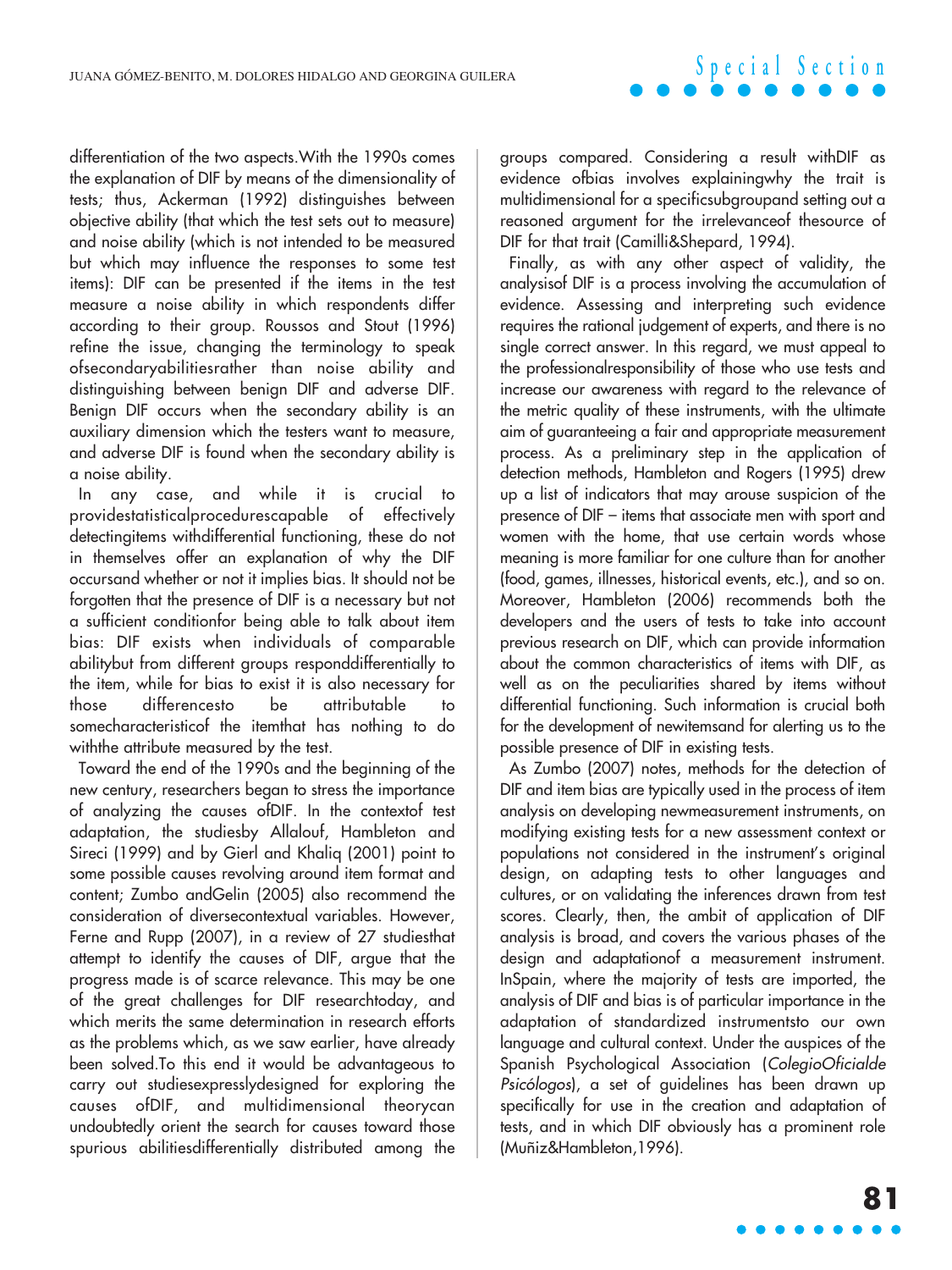No less relevant is the role of DIF in the latest Standards for educational and psychological testing(APA et al., 1999), which include DIF and bias analysisin the consideration of validity,and more specifically in relation to evidence based on the internal structure of the test.In sum, thedecisionon whether or not the result obtained in a study is evidence of biascan only be taken based on validity theory: knowing the theory underlying the test, the interpretation to be made of the scores, and the context in which the test is used; in this regard, the broadening of the content of validity permits studieson bias to approach the social perspective of the problem as one more facet of the process of validationof a test. The article by Prieto and Delgado (2010) in this same issue describesthe validationprocess in more detail.

#### **FURTHER INFORMATION**

Readers interested in more in-depth knowledge about DIF detection techniquesand the practical implicationsof the presence of DIF in test items might wish to consult the various theoretical reviews (Camilli&Shepard, 1994; Fidalgo, 1996; Gómez-Benito & Hidalgo, 1997; Hidalgo&Gómez-Benito,1999, 2010; Osterlind&Everson, 2009; Penfield&Lam,2000; Potenza&Dorans, 1995), which approach the study of the different techniquesin narrative fashion, outlining the procedures, highlighting the advantages and disadvantages of their application, and making some recommendationsfor their use.

#### **ACKNOWLEDGEMENTS**

This work was funded in part by the Spanish Ministry of Science and Innovation (PSI2009-07280) and also by the Government of Catalonia (Generalitat de Catalunya) (2009SGR00822).The authors would like to thank VicentePonsodafor his invitation to participate in this special issue and the rest of the contributors for helping to get this project off the ground.

#### **REFERENCES**

- Ackerman, T.A. (1992). A didactic explanation of items bias, item impact, and item validity from a multidimensional perspective.Journal of Educational Measurement, 29, 67-91.
- Allalouf, A., Hambleton, R. K. &Sireci, S. G. (1999).Identifying the causes of DIF in translated verbal items.Journal of Educational Measurement, 36(3), 185-198.

American Psychological Association, American

Educational Research Association and National Council on Measurement in Education (1999).Standards for educational and psychological testing. Washington, DC: American Psychological Association.

- Bolt, D.M. (2002).A Monte Carlo comparison of parametric and nonparametric polytomous DIF detection methods.Applied Measurement in Education, 15(2), 113-141.
- Camilli, G. & Shepard, L. A. (1994).Methods for identifying biased test items. Newbury Park, CA: Sage.
- Dorans, N. J., & Holland, P. W. (1993). DIF detection and description: Mantel-Haenszel and standardization. In P. W. Holland & H. Wainer (Eds.), Differential item functioning (pp. 35-66). Hillsdale, NJ: Lawrence Erlbaum.
- Ferne, T. & Rupp, A. A. (2007).A synthesis of 15 years of research on DIF in language testing: Methodological advances, challenges, and recommendations. Language Assessment Quarterly, 4, 113-148.
- Fidalgo, A.M. (1994). MHDIF A computer-program for detecting uniform and nonuniform differential item functioning with the Mantel-Haenszel procedure. Applied Psychological Measurement, 18(3), 300-300.
- Fidalgo, A. M. (1996). Funcionamientodiferencial de los ítems [Differential item functioning]. In J. Muñiz (Coord.), Psicometría (pp. 370-455), Madrid: Universitas.
- French, B.F.&Maller, S.J. (2007).Iterative purification and effect size use with Logistic Regression for Differential Item Functioning Detection. Educational and Psychological Measurement, 67, 373-393.
- Gelin, M.N. &Zumbo, B.D. (2007).Operating characteristics of the DIF MIMIC approach using Jöreskog's covariance matrix with ML and WLS estimation for short scales.Journal of Modern Applied Statistical Methods, 6, 573-588.
- Gierl, M. J., &Khaliq, S. N. (2001).Identifying sources of differential item and bundle functioning on translated achievement tests.Journal of Educational Measurement, 38, 164-187.
- Gómez-Benito, J., & Hidalgo, M.D. (1997).Evaluación del funcionamiento diferencial en ítems dicotómicos: Una revisión metodológica [Evaluation of differential functioning in dichotomous items: A methodological review]. Anuario de Psicología, 74(3), 3-32.
- Gómez-Benito, J. & Hidalgo, M.D. (2007). Comparación de varios índices del tamaño del efecto en regresión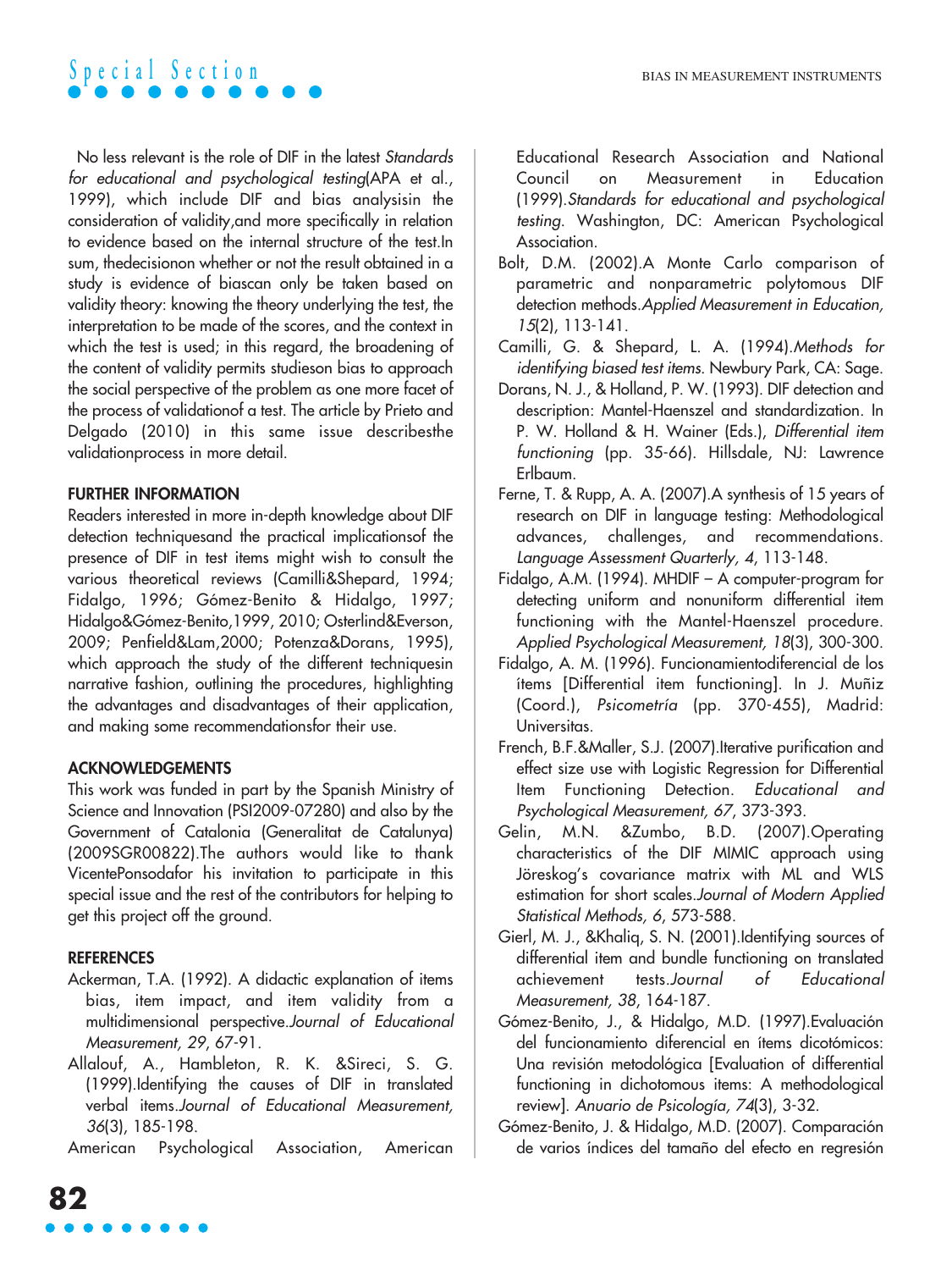logística: Una aplicación en la detección del DIF [Comparison of various effect size indices in logistic regression: An application in the detection of DIF]. Communication presented at: X Congreso de Metodología de las Ciencias Sociales y de la Salud, Barcelona, 6-9 febrero.

- Gómez-Benito, J., Hidalgo, M. D., Padilla, J. L., & González, A. (2005). Desarrollo informático para la utilización de la regresión logística como técnica de detección del DIF [Computer development for the use of logistic regression as a DIF detection technique]. Computer demonstration presented at: IX Congreso de Metodología de las Ciencias Sociales y de la Salud, Granada, Spain.
- Gómez-Benito, J., & Navas, M.J. (1996). Detección del funcionamiento diferencial del ítem: Purificación paso a paso de la habilidad [DIF detection: Step-by-step purification of the skill]. Psicológica, 17, 397-411.
- González, A., Padilla, J.L, Hidalgo, M.D., Gómez-Benito, J. &Benítez, I. (2009) EASY-DIF: Software for analysing differential item functioning using the Mantel-Haenszel and standardization procedures. Applied Psychological Measurement.(Submitted for publication).
- Hambleton, R.K. (2006). Good practices for identifying differential item functioning. Medical Care, 44(11) Suppl. 3), S182-S188.
- Hambleton, R.K., & Rogers, H.J. (1995). Item bias review (EDO-TM-95-9). Washington, DC: Clearinghouse on Assessment and Evaluation.
- Hessen, D.J. (2003). Differential item functioning: Types of DIF and observed score based detection methods. Dissertation (supervisors: G.J. Mellenbergh& K. Sijtsma). Amsterdam: University of Amsterdam.
- Hidalgo, M. D., & Gómez-Benito, J. (1999). Técnicas de detección del funcionamiento diferencial en ítems politómicos [Techniques for the detection of DIF in polytomous items]. Metodología de las Ciencias del Comportamiento, 1(1), 39-60.
- Hidalgo, M. D., & Gómez-Benito, J. (2003). Test purification and the evaluation of differential item functioning with multinomial logistic regression. European Journal of Psychological Assessment, 19(1), 1-11.
- Hidalgo, M. D., & Gómez-Benito, J. (2010).Education measurement: Differential item functioning. In P. Peterson, E. Baker, & B. McGaw(Eds.), International Encyclopedia of Education (3rd edition). USA: Elsevier - Science & Technology.
- Hidalgo, M.D., Gómez-Benito, J. &Zumbo, B.D. (2008).Efficacy of R-square and Odds-Ratio effect size using Discriminant Logistic Regression for detecting DIF in polytomous items. Paper presented at the 6th Conference of the International Test Commission, 14- 16 July, Liverpool, UK.
- Hidalgo, M. D., & López-Pina, J. A. (2004). Differential item functioning detection and effect size: A comparison between logistic regression and Mantel-Haenszel procedures. Educational and Psychological Measurement, 64(4), 903-915.
- Holland, P., & Thayer, D. (1988).Differential item performance and the Mantel-Haenszel procedure.In H. Wainer& H. I. Braun (Eds.), Test Validity (pp.129-145). Hillsdale, NJ: LEA.
- Jensen, A.R. (1969). How much can we boost IQ and scholastic achievement? Harvard Educational Review, 39(1), 1-123.
- Jensen, A. R. (1980). Bias in mental testing.New York: Free Press.
- Jöreskog, K.G., & Sörbom, D. (2006).Lisrel 8 (version 8.8). Chicago, Illinois: Scientific Software International, Inc.
- Mellenbergh, G. (1982). Contingency table models for assessing item bias. Journal of Educational Statistics, 7, 105-118.
- Messick, S. (1989).Validity.In R. Linn (Ed.).Educational measurement (3rd edition, pp. 13-104). Washington, DC: American Council on Education.
- Monahan, P.O., McHorney, C.A., Stump, T.E. & Perkins, A.J. (2007).Odds-ratio, Delta, ETS classification, and standardization measures of DIF magnitude for binary logistic regression.Journal of Behavioral Statistics, 32,1, 92-109.
- Muñiz, J. (2010). Las teorías de los tests: TeoríaClásica y Teoría de Respuesta a los Ítems [Test theories: Classical Theory and Item Response Theory]. Papeles del Psicólogo, 31(1), 57-66.
- Muñiz, J., & Hambleton, R.K. (1996). Directrices para la traduccion y adaptacion de los tests [Guidelines for test translation and adaptation]. Papeles del Psicólogo, 66.
- Muñiz, J., Hambleton, R. K., & Xing, D. (2001). Small sample studies to detect flaws in item translations. International Journal of Testing, 1(2), 115-135.
- Muthén, L.K., &Muthén, B.O. (1998, 2007). MPLUS statistical analysis with latent variables.User's Guide. Los Angeles, CA: Muthén and Muthén.

Navas-Ara, M. J. & Gómez-Benito, J. (2002). Effects of